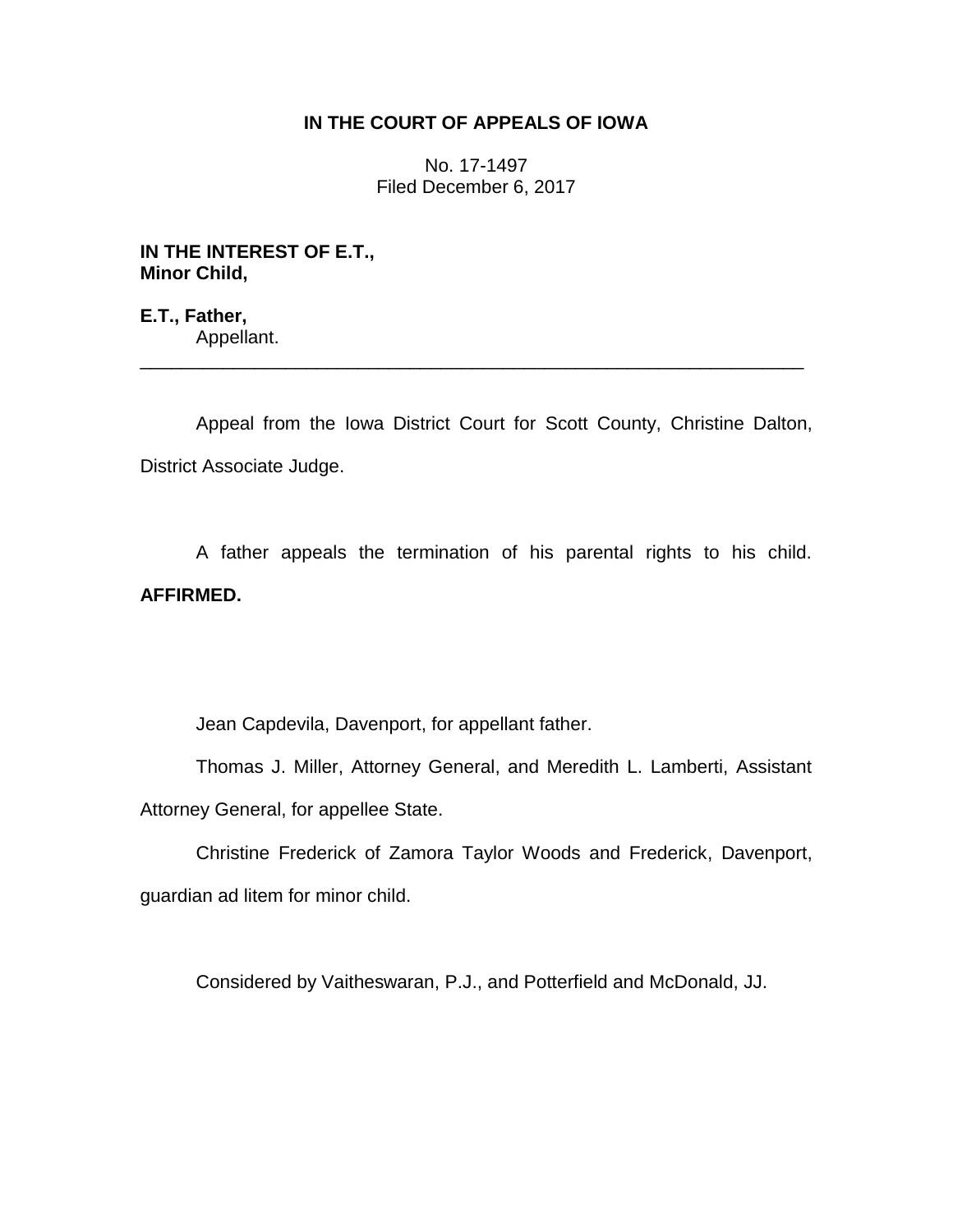## **VAITHESWARAN, Presiding Judge.**

A father appeals the termination of his parental rights to his child, born in 2008. He contends (1) the department of human services failed to make reasonable efforts toward reunification and (2) termination was not in the child's best interests.

**I.** The department must make reasonable efforts to reunify parent and child following removal. *See In re C.B.*, 611 N.W.2d 489, 493 (Iowa 2000). This obligation may extend to incarcerated parents depending on the circumstances of the case. *See In re S.J.*, 620 N.W.2d 522, 525 (Iowa Ct. App. 2000).

Our de novo review of the record reveals the following facts. The father was imprisoned for sexually abusing the child's older half-sibling. The child that is the subject of this proceeding was removed from his parents in 2014 and was adjudicated in need of assistance.

The department allowed the father to participate in family team meetings and facilitated home studies of relatives the father identified as possible placement options. The department also kept the father apprised of developments in the child-in-need-of-assistance proceeding and assisted in arranging his participation in early court proceedings.

In time, the department of corrections rather than the department of human services took over the provision of services, including courses on parenting. The father completed one of the courses and was on a waiting list for the second. The department of corrections disallowed contact with his child until he completed this programing. Even at that point, the likelihood of visits was low, given the child's highly fraught memories of his father and his apparent knowledge of the sex abuse.